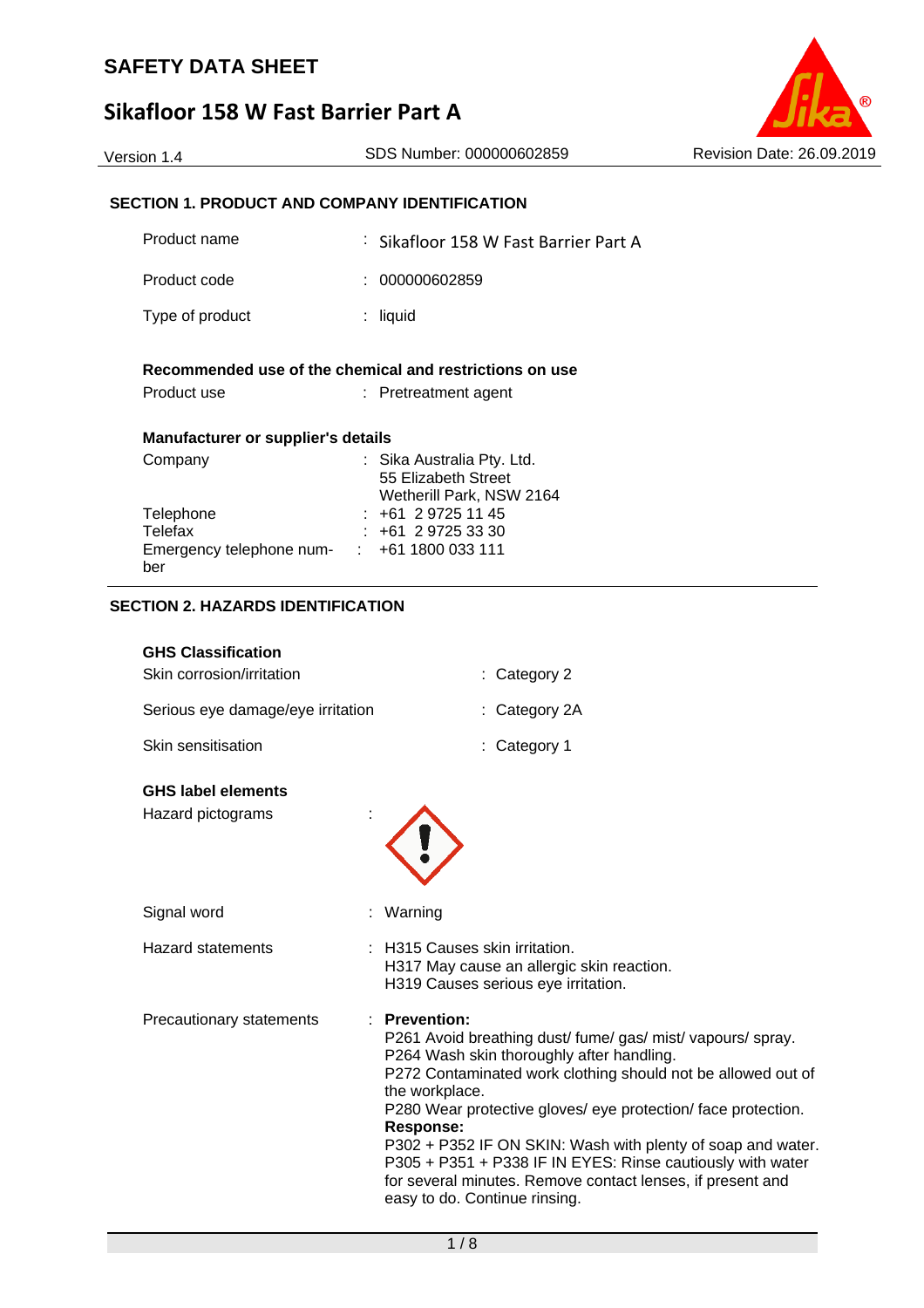# **Sikafloor 158 W Fast Barrier Part A**

| Version 1.4                                                                     | SDS Number: 000000602859                                                                                                                            |                                                                                                                                              | Revision Date: 26.09.2019                                                                                                                                                                                                                                   |
|---------------------------------------------------------------------------------|-----------------------------------------------------------------------------------------------------------------------------------------------------|----------------------------------------------------------------------------------------------------------------------------------------------|-------------------------------------------------------------------------------------------------------------------------------------------------------------------------------------------------------------------------------------------------------------|
|                                                                                 | vice/ attention.<br>tention.<br>Disposal:<br>disposal plant.                                                                                        |                                                                                                                                              | P333 + P313 If skin irritation or rash occurs: Get medical ad-<br>P337 + P313 If eye irritation persists: Get medical advice/ at-<br>P362 Take off contaminated clothing and wash before reuse.<br>P501 Dispose of contents/ container to an approved waste |
| Other hazards which do not result in classification<br>None known.              |                                                                                                                                                     |                                                                                                                                              |                                                                                                                                                                                                                                                             |
| <b>SECTION 3. COMPOSITION/INFORMATION ON INGREDIENTS</b><br>Substance / Mixture | : Mixture                                                                                                                                           |                                                                                                                                              |                                                                                                                                                                                                                                                             |
| <b>Hazardous components</b>                                                     |                                                                                                                                                     |                                                                                                                                              |                                                                                                                                                                                                                                                             |
| Chemical name                                                                   |                                                                                                                                                     | CAS-No.                                                                                                                                      | Concentration (%)                                                                                                                                                                                                                                           |
| reaction product: bisphenol A-(epichlorhydrin),<br>homopolymer                  |                                                                                                                                                     | 25085-99-8                                                                                                                                   | $>= 30 - 60$                                                                                                                                                                                                                                                |
| <b>SECTION 4. FIRST AID MEASURES</b><br>General advice                          | Consult a physician.                                                                                                                                | : Move out of dangerous area.<br>Show this safety data sheet to the doctor in attendance.                                                    |                                                                                                                                                                                                                                                             |
| If inhaled                                                                      | Move to fresh air.                                                                                                                                  | Consult a physician after significant exposure.                                                                                              |                                                                                                                                                                                                                                                             |
| In case of skin contact                                                         |                                                                                                                                                     | : Take off contaminated clothing and shoes immediately.<br>Wash off with soap and plenty of water.<br>If symptoms persist, call a physician. |                                                                                                                                                                                                                                                             |
| In case of eye contact                                                          | Remove contact lenses.                                                                                                                              | : Immediately flush eye(s) with plenty of water.<br>Keep eye wide open while rinsing.<br>If eye irritation persists, consult a specialist.   |                                                                                                                                                                                                                                                             |
| If swallowed                                                                    | Obtain medical attention.                                                                                                                           | Do not give milk or alcoholic beverages.                                                                                                     | : Clean mouth with water and drink afterwards plenty of water.<br>Never give anything by mouth to an unconscious person.                                                                                                                                    |
| Most important symptoms<br>and effects, both acute and<br>delayed               | : irritant effects<br>sensitising effects<br>Allergic reactions<br>Excessive lachrymation<br>Dermatitis<br>and symptoms.<br>Causes skin irritation. | May cause an allergic skin reaction.<br>Causes serious eye irritation.                                                                       | See Section 11 for more detailed information on health effects                                                                                                                                                                                              |

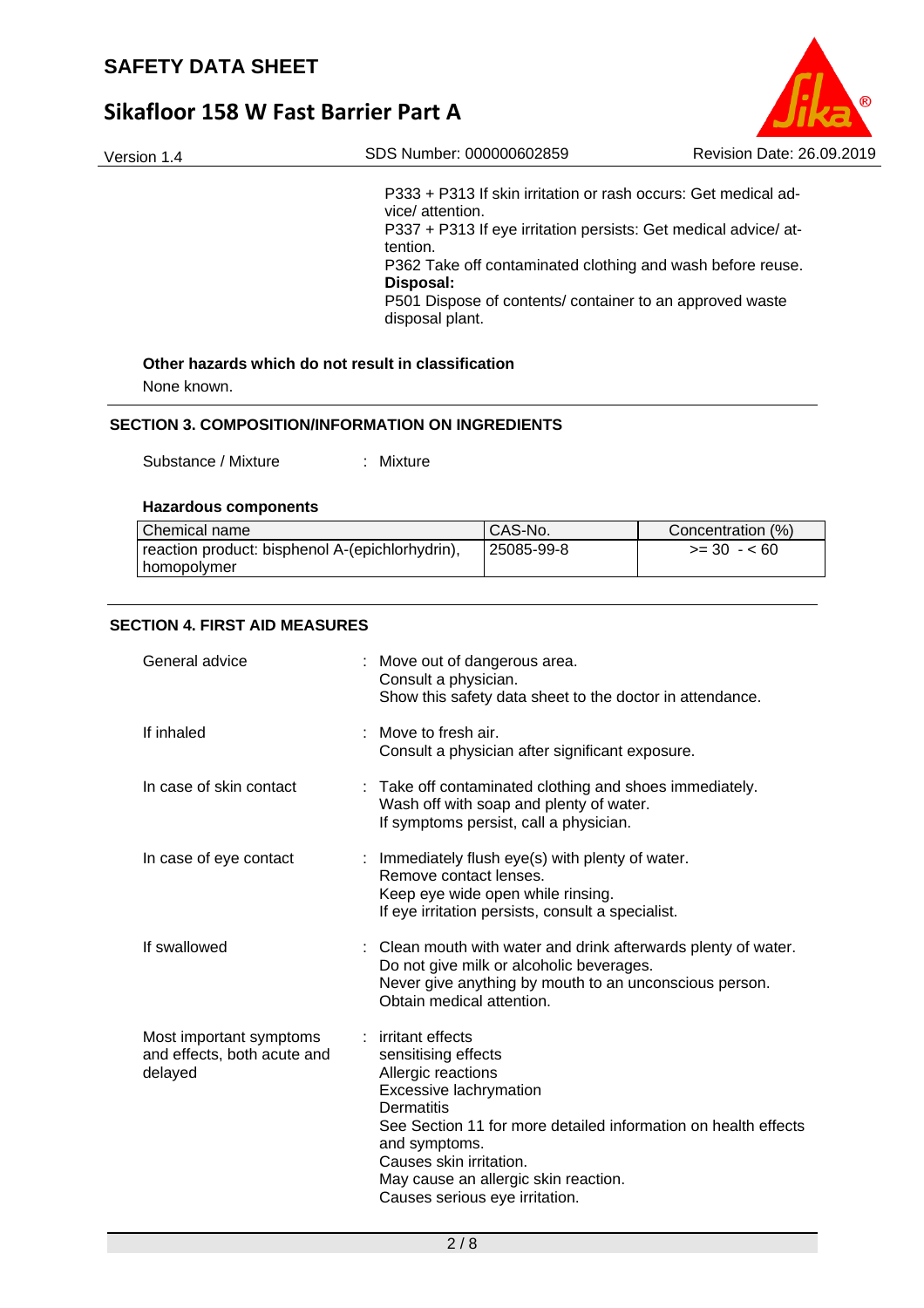# **Sikafloor 158 W Fast Barrier Part A**



Version 1.4 SDS Number: 000000602859 Revision Date: 26.09.2019

Notes to physician : Treat symptomatically.

## **SECTION 5. FIREFIGHTING MEASURES**

| Suitable extinguishing media                     | : Use extinguishing measures that are appropriate to local cir-<br>cumstances and the surrounding environment. |
|--------------------------------------------------|----------------------------------------------------------------------------------------------------------------|
| Hazardous combustion prod-<br>ucts               | : No hazardous combustion products are known                                                                   |
| Specific extinguishing meth-<br>ods              | : Standard procedure for chemical fires.                                                                       |
| Special protective equipment<br>for firefighters | : In the event of fire, wear self-contained breathing apparatus.                                               |

## **SECTION 6. ACCIDENTAL RELEASE MEASURES**

| Personal precautions, protec-<br>tive equipment and emer-<br>gency procedures | Use personal protective equipment.<br>Deny access to unprotected persons.                                                                                        |
|-------------------------------------------------------------------------------|------------------------------------------------------------------------------------------------------------------------------------------------------------------|
| Environmental precautions                                                     | : Do not flush into surface water or sanitary sewer system.                                                                                                      |
| Methods and materials for<br>containment and cleaning up                      | : Soak up with inert absorbent material (e.g. sand, silica gel,<br>acid binder, universal binder, sawdust).<br>Keep in suitable, closed containers for disposal. |

## **SECTION 7. HANDLING AND STORAGE**

| fire and explosion      | Advice on protection against : Normal measures for preventive fire protection.                                                                                                                                                                                                                                                                                                                                                                                                                                                                                                          |
|-------------------------|-----------------------------------------------------------------------------------------------------------------------------------------------------------------------------------------------------------------------------------------------------------------------------------------------------------------------------------------------------------------------------------------------------------------------------------------------------------------------------------------------------------------------------------------------------------------------------------------|
| Advice on safe handling | : Do not breathe vapours or spray mist.<br>Avoid exceeding the given occupational exposure limits (see<br>section 8).<br>Do not get in eyes, on skin, or on clothing.<br>For personal protection see section 8.<br>Persons with a history of skin sensitisation problems or asth-<br>ma, allergies, chronic or recurrent respiratory disease should<br>not be employed in any process in which this mixture is being<br>used.<br>Smoking, eating and drinking should be prohibited in the ap-<br>plication area.<br>Follow standard hygiene measures when handling chemical<br>products |
| Hygiene measures        | : Handle in accordance with good industrial hygiene and safety<br>practice.<br>When using do not eat or drink.<br>When using do not smoke.<br>Wash hands before breaks and at the end of workday.                                                                                                                                                                                                                                                                                                                                                                                       |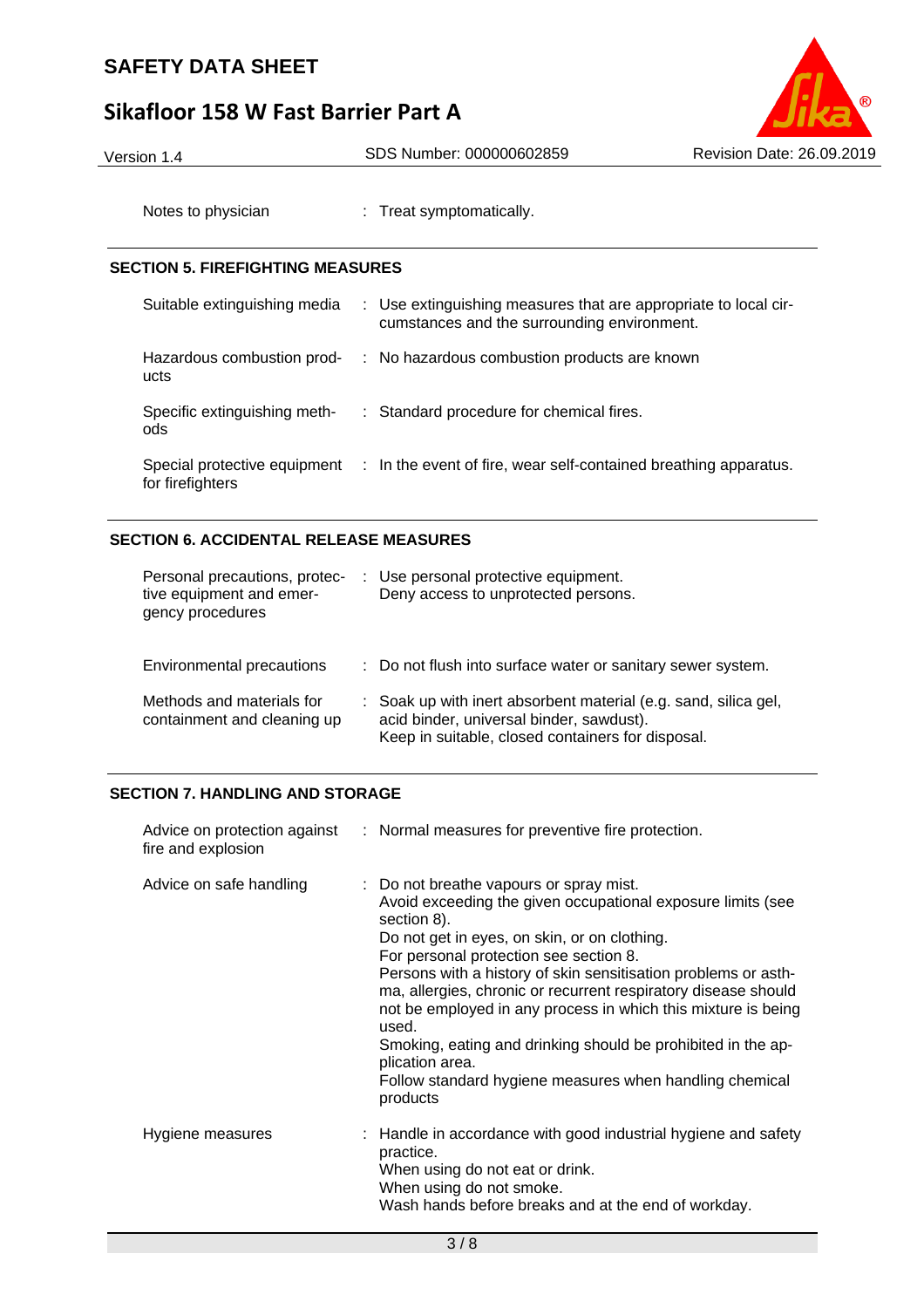# **Sikafloor 158 W Fast Barrier Part A**

| Version 1.4                 | SDS Number: 000000602859                                                                                                                                                 | Revision Date: 26,09,2019 |
|-----------------------------|--------------------------------------------------------------------------------------------------------------------------------------------------------------------------|---------------------------|
| Conditions for safe storage | : Keep container tightly closed in a dry and well-ventilated<br>place.<br>Containers which are opened must be carefully resealed and<br>kept upright to prevent leakage. |                           |
|                             | Store in accordance with local regulations.                                                                                                                              |                           |

 $^{\circ}$ 

## **SECTION 8. EXPOSURE CONTROLS/PERSONAL PROTECTION**

## **Components with workplace control parameters**

Contains no substances with occupational exposure limit values.

## **Personal protective equipment**

| Respiratory protection   | : Use respiratory protection unless adequate local exhaust<br>ventilation is provided or exposure assessment demonstrates<br>that exposures are within recommended exposure guidelines.<br>The filter class for the respirator must be suitable for the max-<br>imum expected contaminant concentration<br>(gas/vapour/aerosol/particulates) that may arise when han-<br>dling the product. If this concentration is exceeded, self-<br>contained breathing apparatus must be used. |
|--------------------------|-------------------------------------------------------------------------------------------------------------------------------------------------------------------------------------------------------------------------------------------------------------------------------------------------------------------------------------------------------------------------------------------------------------------------------------------------------------------------------------|
| Hand protection          | : Chemical-resistant, impervious gloves complying with an ap-<br>proved standard should be worn at all times when handling<br>chemical products if a risk assessment indicates this is nec-<br>essary.                                                                                                                                                                                                                                                                              |
| Eye protection           | : Safety eyewear complying with an approved standard should<br>be used when a risk assessment indicates this is necessary.                                                                                                                                                                                                                                                                                                                                                          |
| Skin and body protection | : Choose body protection in relation to its type, to the concen-<br>tration and amount of dangerous substances, and to the spe-<br>cific work-place.                                                                                                                                                                                                                                                                                                                                |

## **SECTION 9. PHYSICAL AND CHEMICAL PROPERTIES**

| Appearance                                                  | : liquid                                    |  |
|-------------------------------------------------------------|---------------------------------------------|--|
| Colour                                                      | white                                       |  |
| Odour                                                       | : pleasant                                  |  |
| Odour Threshold                                             | ∶ No data available                         |  |
| рH                                                          | : ca. 8.5, $(20 °C (68 °F))$                |  |
| Melting point/range / Freezing : No data available<br>point |                                             |  |
| Boiling point/boiling range                                 | : No data available                         |  |
| Flash point                                                 | : > 101 °C (> 214 °F)<br>Method: closed cup |  |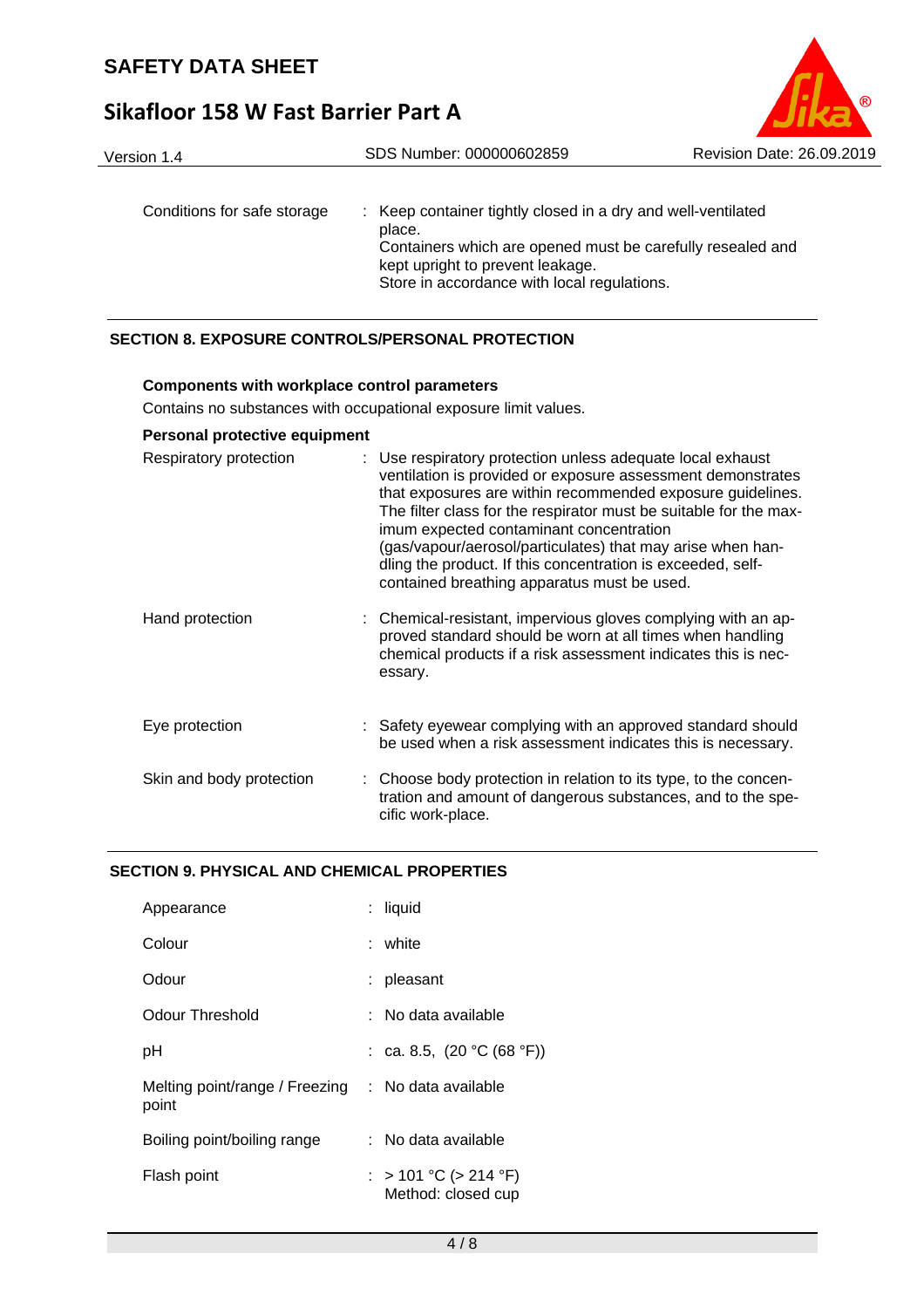# **Sikafloor 158 W Fast Barrier Part A**



## **SECTION 10. STABILITY AND REACTIVITY**

| Reactivity                                          |  | : No dangerous reaction known under conditions of normal use. |
|-----------------------------------------------------|--|---------------------------------------------------------------|
| Chemical stability                                  |  | : The product is chemically stable.                           |
| Possibility of hazardous reac-<br>tions             |  | : Stable under recommended storage conditions.                |
| Conditions to avoid                                 |  | : No data available                                           |
| Incompatible materials                              |  | : No data available                                           |
| No decomposition if stored and applied as directed. |  |                                                               |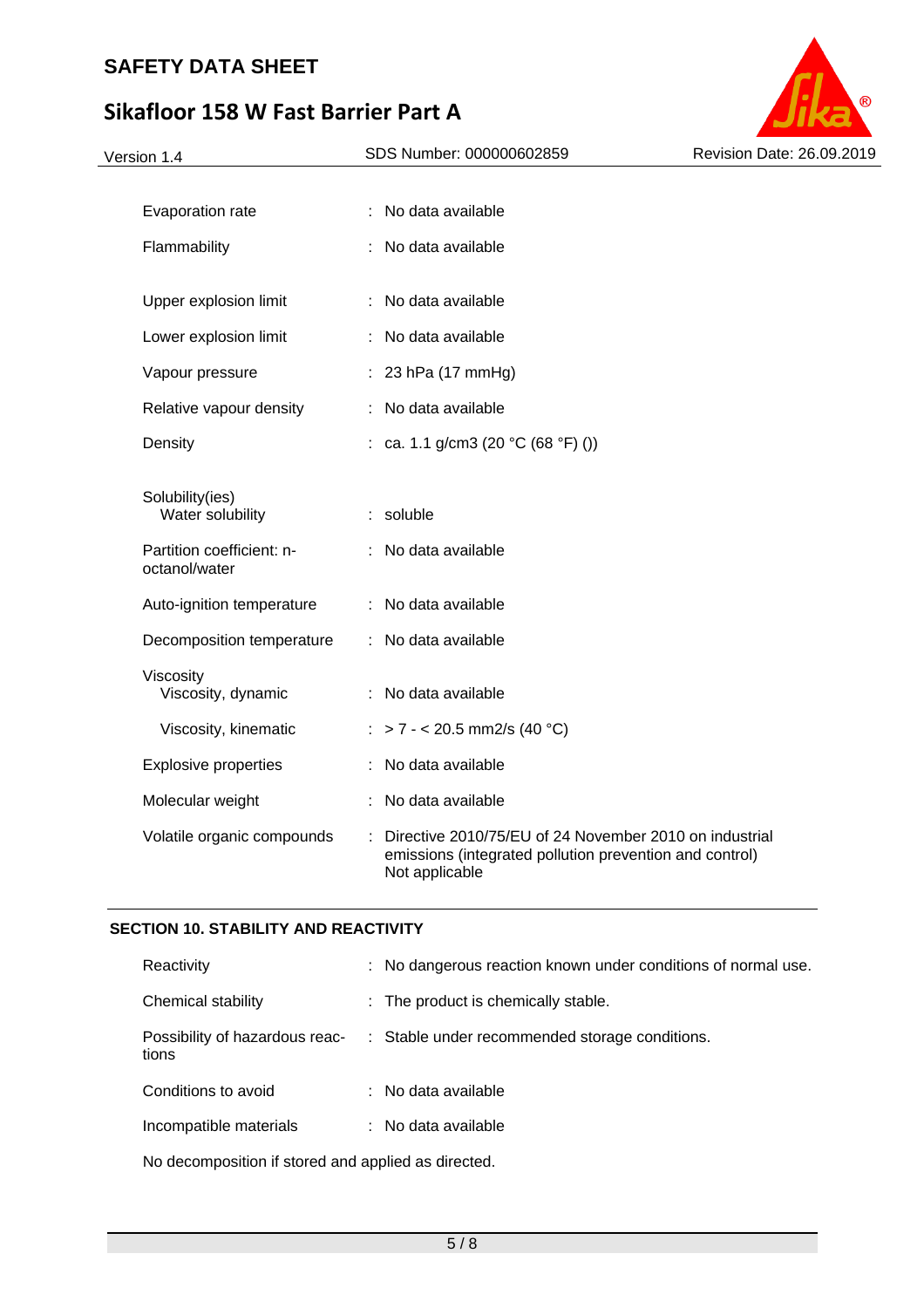# **Sikafloor 158 W Fast Barrier Part A**



#### **SECTION 11. TOXICOLOGICAL INFORMATION**

**Acute toxicity**  No data available **Skin corrosion/irritation**  Causes skin irritation. **Serious eye damage/eye irritation**  Causes serious eye irritation. **Respiratory or skin sensitisation**  Skin sensitisation: May cause an allergic skin reaction. Respiratory sensitisation: Not classified based on available information. **Chronic toxicity Germ cell mutagenicity**  Not classified based on available information. **Carcinogenicity**  Not classified based on available information. **Reproductive toxicity**  Not classified based on available information. **STOT - single exposure**  Not classified based on available information. **STOT - repeated exposure**  Not classified based on available information. **Aspiration toxicity**  Not classified based on available information. **SECTION 12. ECOLOGICAL INFORMATION** 

**Ecotoxicity** 

No data available

**Persistence and degradability** 

No data available

**Bioaccumulative potential** 

No data available

**Mobility in soil** 

No data available

**Other adverse effects** 

## **Product:**

mation

Additional ecological infor-: There is no data available for this product.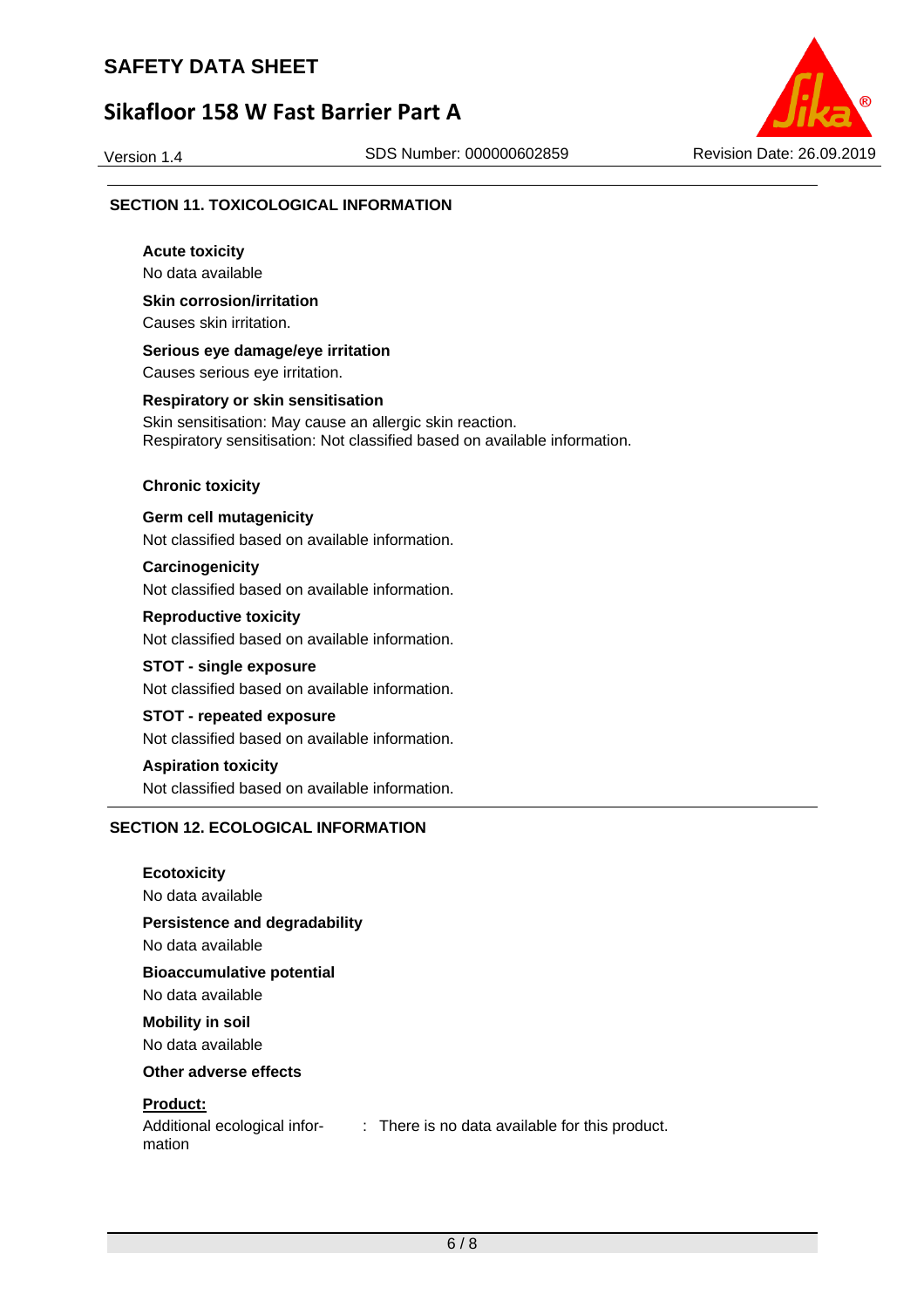## **Sikafloor 158 W Fast Barrier Part A**



## **SECTION 13. DISPOSAL CONSIDERATIONS**

| <b>Disposal methods</b> |                                                                                                                                        |
|-------------------------|----------------------------------------------------------------------------------------------------------------------------------------|
| Waste from residues     | : Do not contaminate ponds, waterways or ditches with chemi-<br>cal or used container.<br>Send to a licensed waste management company. |
| Contaminated packaging  | : Empty remaining contents.<br>Dispose of as unused product.<br>Do not re-use empty containers.                                        |

## **SECTION 14. TRANSPORT INFORMATION**

#### **International Regulations**

**UNRTDG** 

Not regulated as a dangerous good

**IATA-DGR**  Not regulated as a dangerous good

#### **IMDG-Code**  Not regulated as a dangerous good

**Transport in bulk according to Annex II of MARPOL 73/78 and the IBC Code** 

Not applicable for product as supplied.

#### **National Regulations**

**ADG**  Not regulated as a dangerous good

## **SECTION 15. REGULATORY INFORMATION**

#### **Safety, health and environmental regulations/legislation specific for the substance or mixture**

| Standard for the Uniform<br>Schedule 5<br>Scheduling of Medicines and<br>Poisons               |                                                                                                                                                                      |
|------------------------------------------------------------------------------------------------|----------------------------------------------------------------------------------------------------------------------------------------------------------------------|
| International Chemical Weapons Convention (CWC)<br>Schedules of Toxic Chemicals and Precursors | Not applicable                                                                                                                                                       |
| Prohibition/Licensing Requirements                                                             | There is no applicable prohibition or<br>notification/licensing requirements,<br>including for carcinogens under<br>Commonwealth, State or Territory<br>legislation. |

## **The components of this product are reported in the following inventories:**

AICS : On the inventory, or in compliance with the inventory